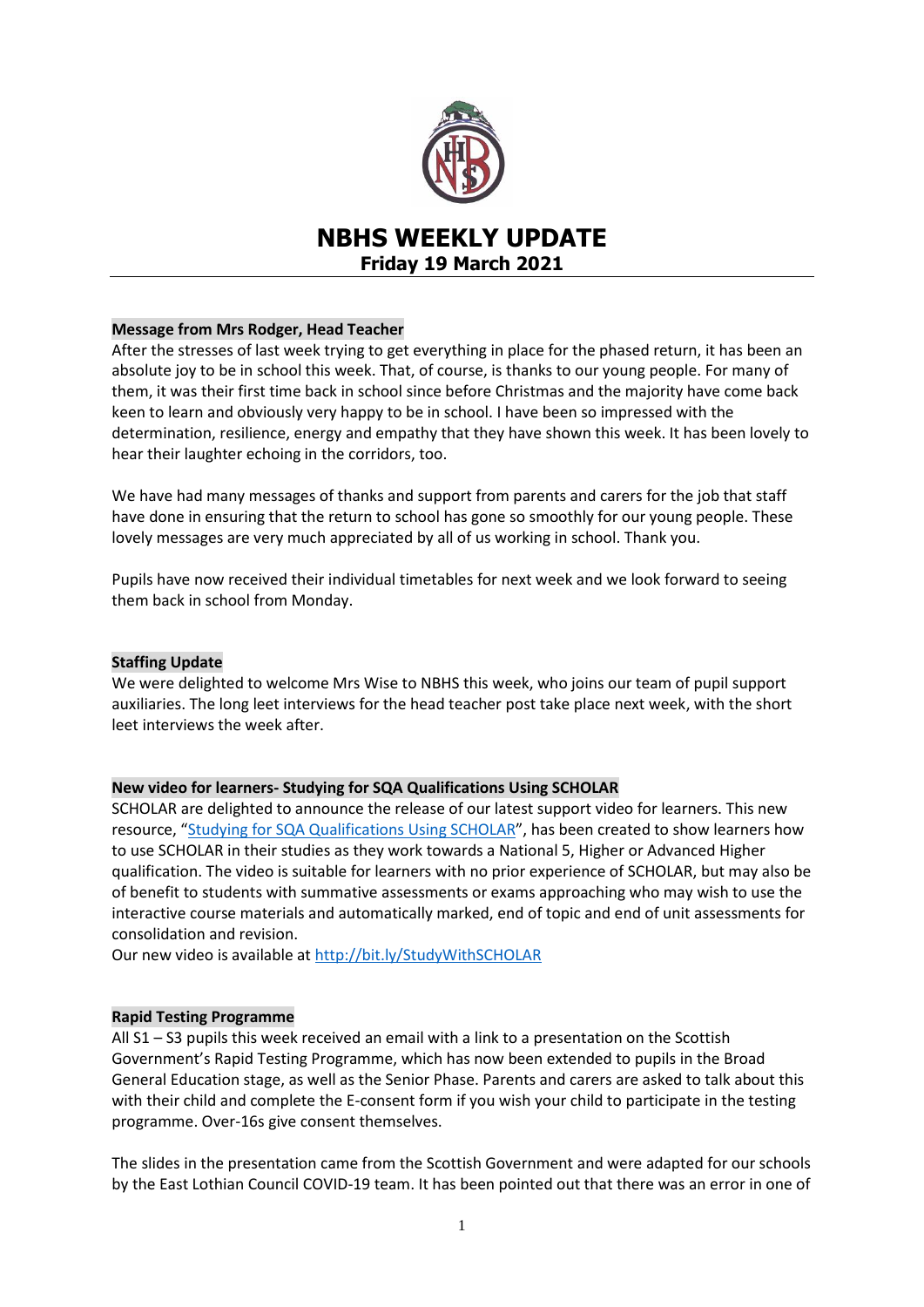the slides in this presentation: slide 6, which shows Step 1 of the process, indicates that the swab should be taken "from the nose **or** throat". This has been corrected to state: the swab should be taken "from the nose **and** throat". A corrected slide 6 is shown below. Apologies for any confusion this has caused.



### **Future Asset – DYW Sessions**

We are very excited to invite you to join us at our four live workshops in March with DYW Live, in partnership with Education Scotland and E-Sgoil. After introducing investment and why it matters to us all, professionals from investment firms in Scotland will give talks on three sectors: Oil, Healthcare and Fast Fashion. We'll look at the pros and cons, and some issues in each of these sectors, and then give students the opportunity to raise points, ask questions, consider the facts and ultimately vote on whether they would advise investing in that area or not.

This is a great opportunity for students to engage directly with professionals and discuss issues around the economy, sustainability, ethics and business. They will see how these issues interact and how making decisions is never as straightforward as they may think!

 25 March , 1pm: Outmoded: Is investing in Fast Fashion sustainable? Boohoo and ASOS are in the news, making a profit from inexpensive clothes. But is fast fashion really sustainable both environmentally and as a business model? With Carolyn Bell, Aegon Asset Management

Interested? Email Mrs Fox – [hfox@edubuzz.org](mailto:hfox@edubuzz.org)

You need to be able to access your Glow account to take part. Check you can access it (you received an email from Mr Frew in June with your log in details), if not let Mrs Fox know.

#### **Careers**

Mick Burns Careers Adviser Email: [mick.burns@sds.co.uk](https://mail.elcschool.org.uk/owa/redir.aspx?C=fbGa3DGVrsUoQB2CnJP23eXwMGzxu7J1CtarT6dTOwkq_NlpJujXCA..&URL=mailto%3amick.burns%40sds.co.uk) Mobile: 07887 831454 Twitter: MickBurns2

**NHS Modern Apprentice: Business and Administration** [https://www.edubuzz.org/careers/2021/03/11/nhs-modern-apprentice-business-and](https://www.edubuzz.org/careers/2021/03/11/nhs-modern-apprentice-business-and-administration/)[administration/](https://www.edubuzz.org/careers/2021/03/11/nhs-modern-apprentice-business-and-administration/) **Closing date 18 March 2021**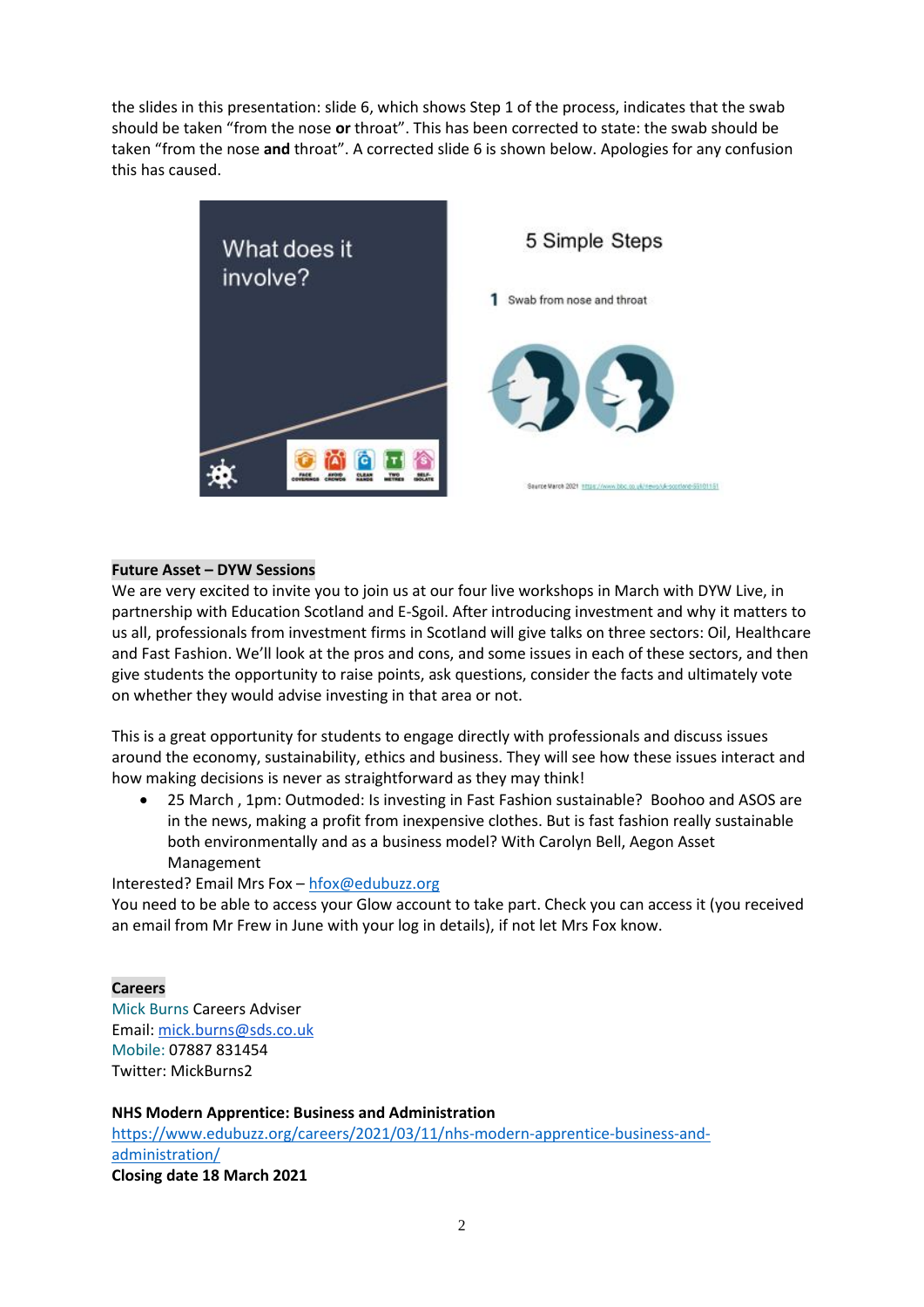## **Service Support Administrator MA – Scottish Government**

[https://www.edubuzz.org/careers/2021/03/19/modern-apprenticeship-vacancies-scottish](https://www.edubuzz.org/careers/2021/03/19/modern-apprenticeship-vacancies-scottish-government/)[government/](https://www.edubuzz.org/careers/2021/03/19/modern-apprenticeship-vacancies-scottish-government/)

## **Impact Arts for 14 to 19 year olds**

<https://www.edubuzz.org/careers/2021/03/11/impact-arts-march-events/>

### Careers in Investment presentations from Future Asset

<https://www.edubuzz.org/careers/2021/03/09/future-asset-careers-insight-videos/>

### M & G Modern Apprenticeships:

Current Modern Apprenticeships with M&G Includes:

Business Analyst, Software Tester, Client Experience, Software Engineer <https://www.edubuzz.org/careers/2021/03/09/modern-apprenticeships-with-mg/>

NHS Careers - Healthcare scientists

To celebrate Healthcare Science Week 2021, we're talking to healthcare scientists across NHSScotland. Healthcare scientists are vital to the NHS, assisting with 80% of all clinical diagnoses. **<https://www.edubuzz.org/careers/2021/03/10/nhs-careers-healthcare-scientists/>**

**Scottish Government Modern Apprenticeship**

<https://www.edubuzz.org/careers/2021/03/10/scottish-government-modern-apprenticeship-9/> **GRAHAM – TRAINEE QUANTITY SURVEYOR [\(BUILDING\)](https://www.edubuzz.org/careers/2021/03/09/graham-trainee-quantity-surveyor-building/)**

**[HTTPS://WWW.EDUBUZZ.ORG/CAREERS/2021/03/09/GRAHAM-TRAINEE-QUANTITY-SURVEYOR-](https://www.edubuzz.org/careers/2021/03/09/graham-trainee-quantity-surveyor-building/)[BUILDING/](https://www.edubuzz.org/careers/2021/03/09/graham-trainee-quantity-surveyor-building/)**

Edinburgh College courses are now taking applications

I have delivered a preparation for college talk on 20 January and you can view thi[s here](https://www.edubuzz.org/careers/2017/12/06/applying-for-college-2018/)

I have posted several vacancies recently at edubuzz.org/careers so please visit if you are considering employment, apprenticeships or training.

Scotland's Rural College is still accepting applications:

https://ww1.sruc.ac.uk/

Another useful site if you are looking for local vacancies is edubuzz.org/midandeastvacancies as well as **[www.apprenticeship.scot](http://www.apprenticeship.scot/)**

We have put together a short presentation in The Apprenticeship Family [here](https://www.edubuzz.org/careers/2021/01/21/apprenticeship-family/) that you may find useful, particularly at subject choice time.

**St James Quarter Recruitment Event:**

<https://www.edubuzz.org/careers/2021/03/02/st-james-quarter-recruitment-event/>

**Law virtual work experience opportunity:**

<https://www.edubuzz.org/careers/2021/02/25/s4-6-law-work-experience/>

**S4 Medic Insight event**

<https://www.edubuzz.org/careers/2021/03/03/medic-insight-event/>

Richardson & Starling Apprenticeship Programme 2021

**JOINERS | TECHNICIANS | PLASTERERS**

[https://www.edubuzz.org/careers/2021/02/23/richardson-starling-apprenticeship-programme-](https://www.edubuzz.org/careers/2021/02/23/richardson-starling-apprenticeship-programme-2021/)[2021/](https://www.edubuzz.org/careers/2021/02/23/richardson-starling-apprenticeship-programme-2021/)

ST. JAMES'S PLACE WEALTH MANAGEMENT 4-day Virtual Work Experience programme <https://www.edubuzz.org/careers/2021/03/19/st-jamess-place-wealth-management/>